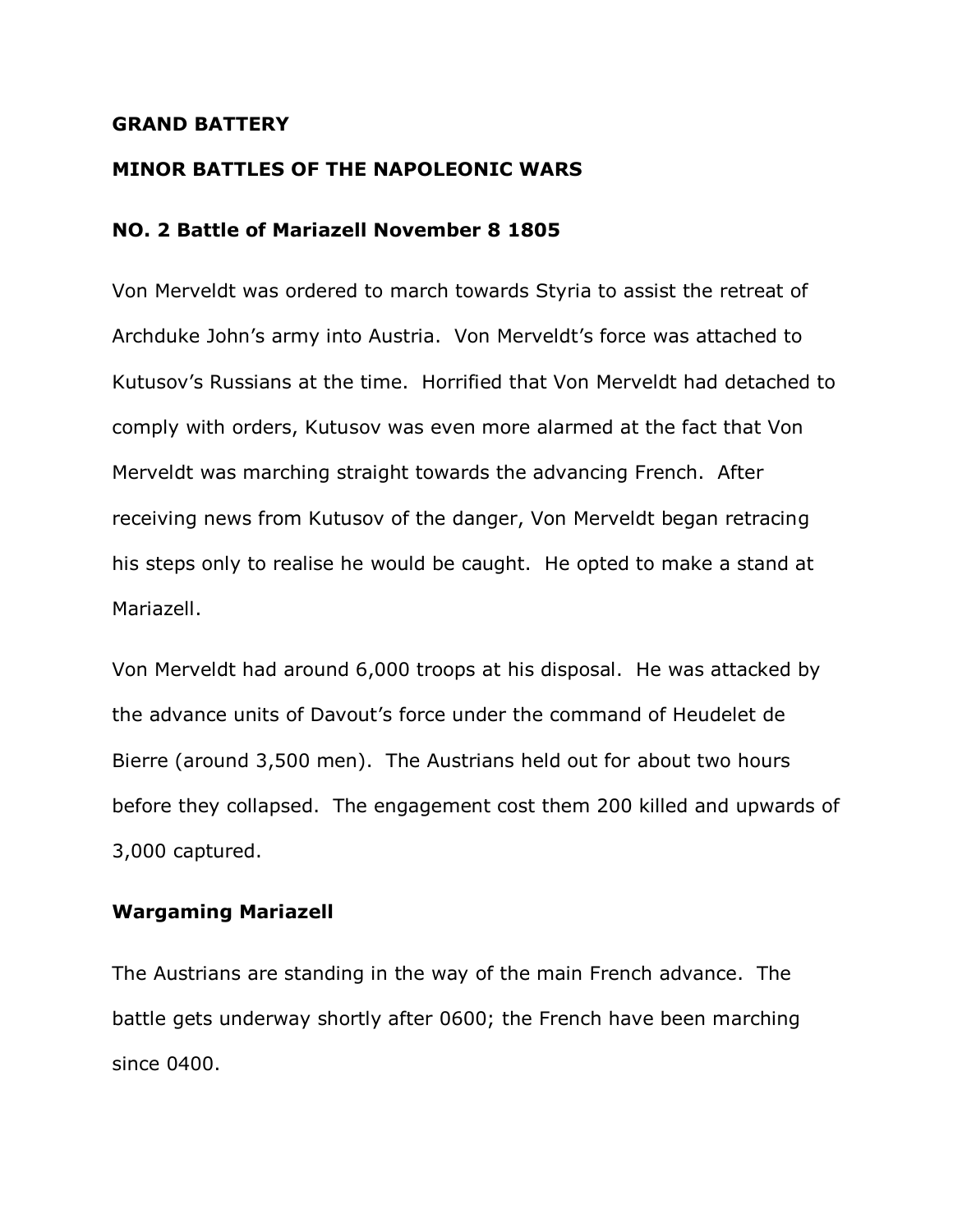Von Merveldt set up his army to the east of Mariazell. He made good use of the terrain in his deployment. The French were eager to brush him aside and de Bierre sent the  $13<sup>th</sup>$  Legere against the Austrian centre position, the  $108<sup>th</sup>$  Ligne against the Austrian Grenzers and the  $12<sup>th</sup>$  Chasseurs against the Austrian positions to the south of the town. The first three attacks were successful and it looked as if the Austrians had already been beaten and would withdraw.

Incredibly, the Chasseurs were routed and the Grenzers counterattacked the  $108<sup>th</sup>$ . The second battalion of the  $108<sup>th</sup>$  was committed and this time two battalions of Grenzers were swept aside, the last battalion of Grenzers fell back in good order towards Mariazell, overrunning the French artillery as they did so.

Meanwhile, the  $13<sup>th</sup>$  Legere had moved north to destroy the Austrian positions, they managed to eliminate a whole Austrian battalion with their first volley. Von Merveldt, undeterred, realised that there was a chance of victory and ordered a general counterattack. The French down to just three battalions of infantry and with their cavalry and artillery gone decided that discretion was the better part of valour and withdrew.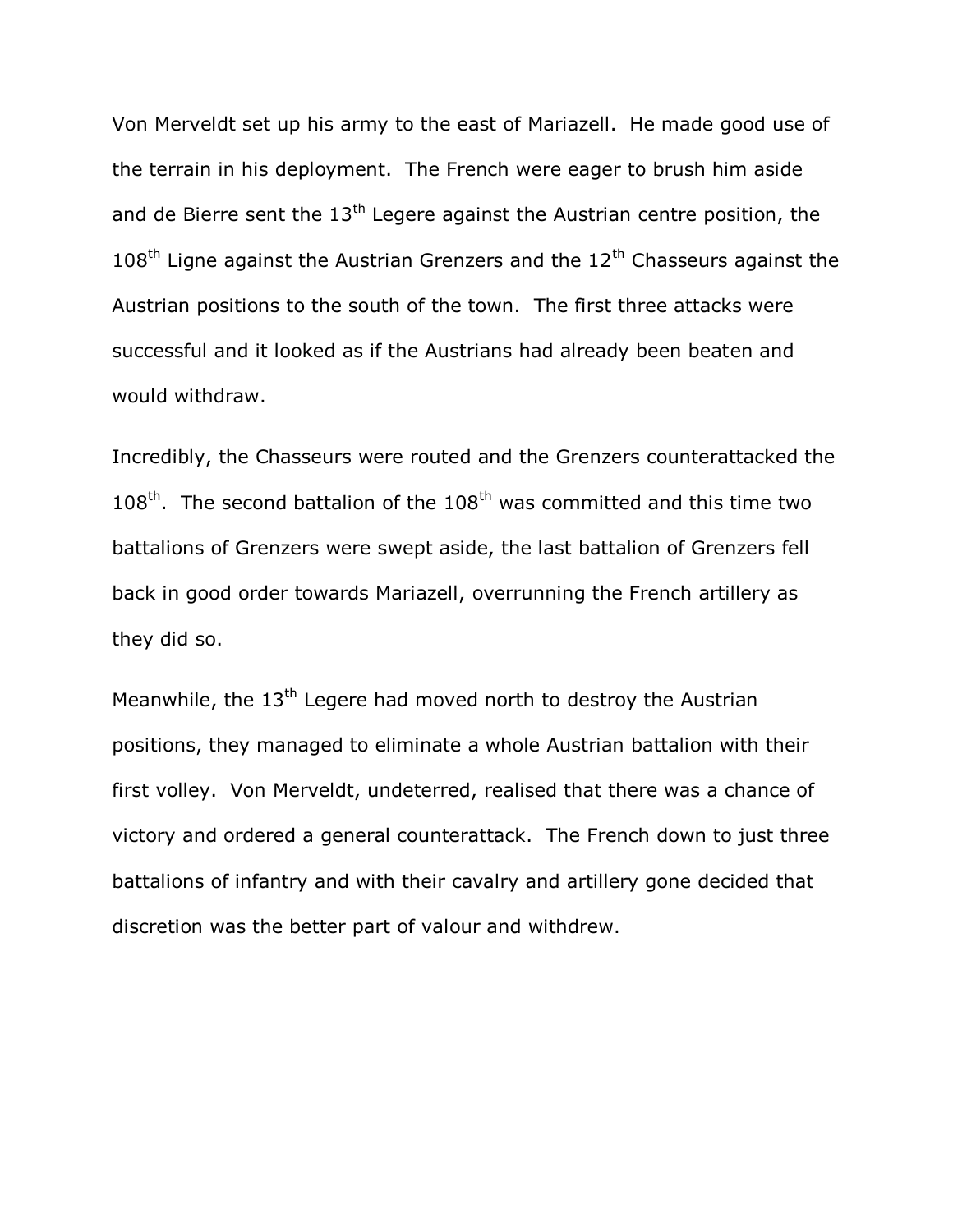# **Feldmarschall-Leutnant Count Maximilian von Merveldt's Austrians**

| <b>Von Merveldt</b>                        | <b>Able</b>     |
|--------------------------------------------|-----------------|
| $4th$ Line (3 battalions) (1800)           | Veteran Steady  |
| 4 <sup>th</sup> Line Grenadiers (Grenadier | Veteran Steady  |
| battalion) (450)                           |                 |
| $57th$ Line (3 battalions) (1800)          | Elite Confident |
| $12th$ Grenzers (3 battalions)             | Veteran Steady  |
| (1200)                                     | .<br>. .        |

There is one foot artillery battery (6pdr) with the 4<sup>th</sup> and with the 57<sup>th</sup>.

# **Général de Brigade Heudelet de Bierre's Force**

| Général de Brigade Heudelet de         | <b>Able</b>                 |
|----------------------------------------|-----------------------------|
| <b>Bierre'</b>                         |                             |
| 14 <sup>th</sup> Chasseurs a Cheval (4 | <b>Experienced Steady</b>   |
| squadrons) (520)                       |                             |
| Horse artillery (6 or 7 pdr)           | <b>Experienced Steady</b>   |
| $13th$ Ligne (2 battalions) (1650)     | <b>Experienced Arrogant</b> |
| $108th$ Ligne (2 battalions) (1500)    | <b>Experienced Arrogant</b> |